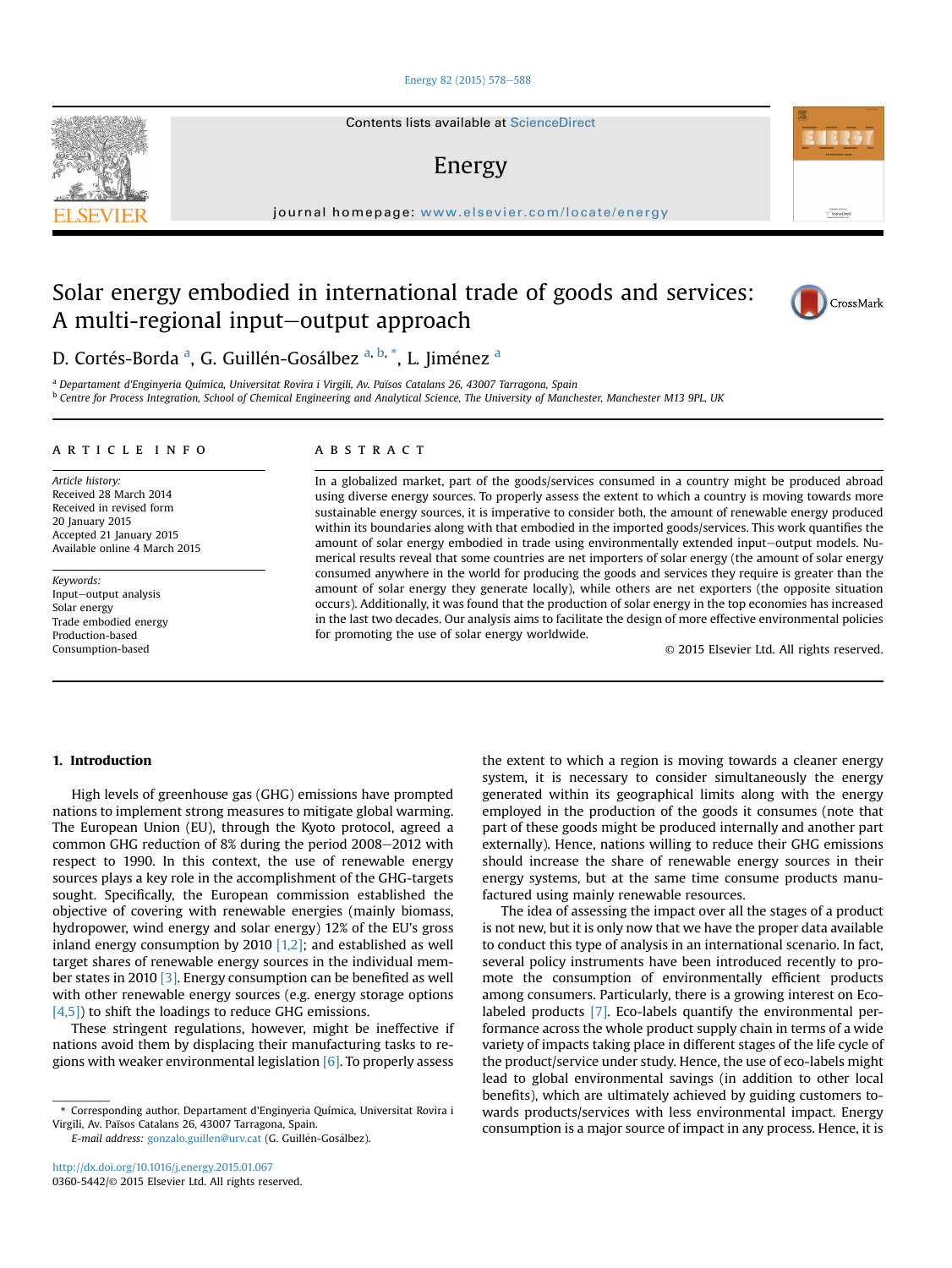of key importance to assess the energy portfolio used in the production of goods and services so as to promote more sustainable products involving less impact over their entire life cycle. This task is challenging because in today's globalized markets goods and services are exchanged through complex international channels that are not fully characterized.

This work makes use of macroeconomic models based on interregional world input-output tables retrieved from the WIOD database  $\begin{bmatrix} 8 \\ 0 \end{bmatrix}$  to assess the global use of solar energy in the wealthiest economics of the world. The production-based energy use (solar energy use within the limits of the country, an information published by the International Energy Agency [9]) is compared with the consumption-based one (amount of solar energy consumed anywhere in the world to produce the goods and services demanded by a country  $[10]$  in order to identify countries with significant differences between both.

Macroeconomic input-output (IO) models  $[11]$  offer an appealing framework to conduct consumption-based studies, as they contain information on the goods and services traded internationally. More precisely, IO models provide an exhaustive description of the economic transactions between final consumers and productive sectors in an international scenario. These models can be extended to capture environmental issues, thereby providing a solid link between the total economic output of each productive sector and its corresponding energy consumption and pollution intensity [12]. The resulting environmentally extended input-output (EEIO) models, which include macro-economic and environmental information, allow translating the economic output of a sector into tangible environmental loads (e.g. GHG emissions, energy expenditure, and/or consumption of natural resources).

EEIO models have been extensively used in environmental assessments due to their flexibility, accuracy and transparency [13]. Particularly, in the context of energy related topics, EEIO models have been used to conduct a plethora of studies, including the assessment of energy-related  $CO<sub>2</sub>$  emissions [14–18]; the estimation of direct and indirect energy consumption in households  $[19–25]$  as well as in specific sectors  $[26–29]$ ; the estimation of the energy embodied in international trade  $[30-36]$ ; and the estimation of the effects of adopting environmental policies [37,38]. Macro-economic EEIO models, however, have never been used so far to quantify and compare the consumption-based and production-based solar energy use of the main economies, in a multi-regional economy.

Our study assesses the amount of solar energy (both thermal and photovoltaic) embodied in international trade, paying special attention to the top 10 wealthiest economies in the world during period 1995-2009. These economies cover most of the solar energy produced worldwide (between 57% and 79% of the world's solar energy consumed in such time period). The comparison between the solar energy assessed from the consumption and production perspectives sheds light on the extent to which nations are effectively increasing their quota of solar energy, either locally (within their limits) or globally (considering the total energy use over the entire life cycle of the products they consume). Our analysis makes use of EEIO models that are constructed from information retrieved from the WIOD database, which considers 35 industrial sectors and 40 countries (representing 85% of the world's gross domestic product) and an additional "region" representing the rest of the world. Particularly, the following questions are addressed in this paper:

- To what extent is solar energy being used by the economic sectors of the top economies of the world?
- To what extent is solar energy being used to produce the goods and services consumed by these top economies?
- Which is the evolution of these two variables over time?
- Are the top countries net importers (import more solar energy via trade than the amount consumed internally) or net exporters (the opposite situation) of solar energy?

The structure of this article is as follows. Section 2 presents an illustrative example that motivates this piece of research. Section 3 describes the multi-regional EEIO model used in this work, which allows quantifying the solar energy use following the two approaches. Section 4 describes the database used in the calculations and discusses the main findings obtained from the numerical analysis of the data. Finally, the conclusions drawn from the analysis are exposed in Section 5.

### 2. Illustrative example

To motivate the approach presented, let us introduce a hypothetical illustrative example with 3 countries (A, B, and C) and two productive sectors in each of them. Each country has its own production technologies and therefore shows a different overall environmental performance. It is considered that among the 3 hypothetical countries, B is the one with the best environmental performance and C the one with the worst (it is further assumed that countries with larger shares of solar energy show better environmental performance).

Table 1 summarizes the EEIO model associated with the global economy, which takes into account the international trade structure and its environmental extension (i.e., amount of energy embodied in every economic activity). The rows represent the sales of sectors of one country to sectors of any country (e.g. the first row are the sales of sector 1 of country A, to the sectors of all of the remaining countries), and the columns represent the purchases made by each country and sector. The total output of a sector is given by the sales to intermediate sectors of the same and other countries along with the final demand covered by the sector. As an example, sector 1 of country A (see the first row of Table 1), sells 23 and 32 M  $\in$  to its own sectors (1 and 2, respectively), 1 and 4 M  $\in$  to sectors 1 and 2 of country B, respectively, and similarly 5 and 9 M  $\in$ to the sectors of C; in addition, it sells 16 M  $\in$  to the final consumers of A, 3  $M \in$  to the final consumers of B, and nothing to the final consumers of C. Hence, the total sales of sector 1 of country A are 93 M  $\in$ . Regarding the purchases, sector 1 of country A (see the first column of Table 1), purchases 23 and 10 M  $\in$  from sectors 1 and 2 of A, respectively, 3 and 1 M  $\in$  from B, and 2 M  $\in$  from each sector of C. The final demand column includes the purchases made by customers. As an example, final consumers of country A purchase 16 and 19 M  $\in$  from sectors 1 and 2 (respectively) of country A, 9 and 5 M $\in$  from B, and 1 M $\in$  from sector 2 of country C.

The solar energy used in each sector is given by the product of the corresponding output with the solar energy intensity, while the solar energy use of a country is the summation of the solar energy consumed in each of its sectors. Hence, the solar energy use in each country is  $A = 35.02$  TJ;  $B = 40.01$  TJ and  $C = 30.06$  TJ. Note that this environmental assessment is based on the total output, so the solar energy thereby calculated is production-based.

Hence, from a production-based viewpoint, solar energy use changes very little from one country to another. However, despite the fact that the three countries consume similar amounts of solar energy, there is one country (i.e., nation C) that employs a significant share of its solar energy to cover the demand of other economies (to manufacture goods that are ultimately exported) rather than to meet its own demand.

The consumption-based assessment accounts for all the transactions taking place anywhere in the world to satisfy the demand of a given country. Table 2 displays the economic transactions that